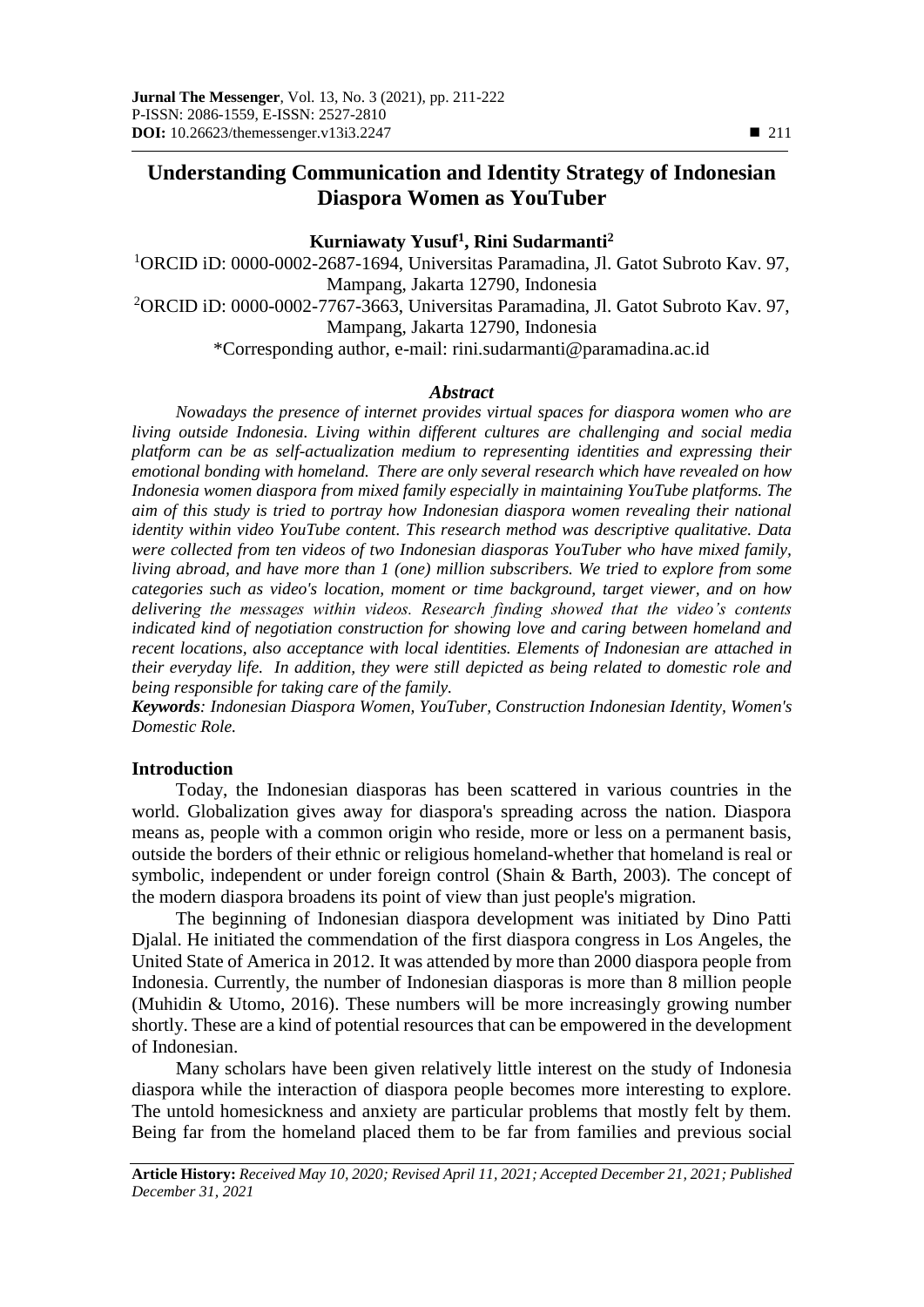groups. They are facing challenge ability to adapt and building interaction with the new society or new socials group. They need to mingle and encourage to maintain their existence. They have to fuse their identities to adapt will local culture (Clancy, 2011; Shain & Barth, 2003; Sun, 2005; Yeoh & Huang, 2000).

Many studies capture how diaspora's try to express their homesickness of homeland while they are living in their recent location, such as development Ghanian diasporas making homeland (Henry & Mohan, 2003), Chinese diaspora's muslim in Indonesia (Weng, 2014), Indonesia diaspora in Australia (Jati, 2021), and also living with Javanese identity while in Malaysia (Sunarti & Fadeli, 2021). From these studies, we can concluded that representation on how cultural identity is still matter (Clini & Valančiūnas, 2021). It was constructed in the forms of diaspora's daily communication.

Diaspora's adaptation sometimes appeared within a new version of identity, or mixed with local identity. Their interaction involves the communication process It is like building new identity or new social reality through communication process. The construction of these is probably using particular symbols originated come from their homeland. The new identity of the diaspora is then illustrated on their everyday's life communication. It was negotiated while doing interaction with other people. It can be seen as daily realities, which are arranged in the framework of meaning. The identity is seen as a result of discourse construction.

Theoretical background explains that the understanding of communication process is a self-expression process. Communication process involves self-reflection. Therefore, the way of communication can be represented as a person's depiction. A person can be known from the way he or she communicates to others. Communication proses can be explained from the theory of representation which revealed that it involves the use of language to convey meaningful messages to others (Hall, 1997). Representation is a process by which mental individuals actively perceive and give meaning to social realities. The construction of the meaning process produces a meaningful reaction that can be exchanged with each other.

The activity of exchanging meanings between group members in society is a transactional process (Belasen & Frank, 2012; Gamble, M. & Gamble, 2013). A person as a member of a group or community will not only just understanding the symbol of message, but also actively produce messages in responding others. Hence, we can assume that people communicate within a construction process of meaning. It is always related to the context of their daily social reality experiences.

YouTube is currently one of the most popular social media almost in the entire world community (Brodersen et al., 2012; Liikkanen & Salovaara, 2015; Rosalen, 2019). It is a social media platform showing various other's people realities. Unlike mass media, while using YouTube, people will be able to view various video's content easily according to their needs repeatedly. Furthermore, it can be used as a medium reflection of identity's construction which explored by studying on how presenting regulated and produced contents (Liew & Hassan, 2021; Pérez-Torres et al., 2018; Rosida & Azwar, 2021).

YouTube's audiovisual capabilities gives advantages as an attractive medium for everyone. People can create and develop various symbols, including significant images, to illustrate the meaning of social reality that is representing something. YouTube becomes a furnish medium to manipulate the meaning of social reality to be something that can be 'enjoyed' by other people for entertainment (Chu, 2009; Peterson, 2016). The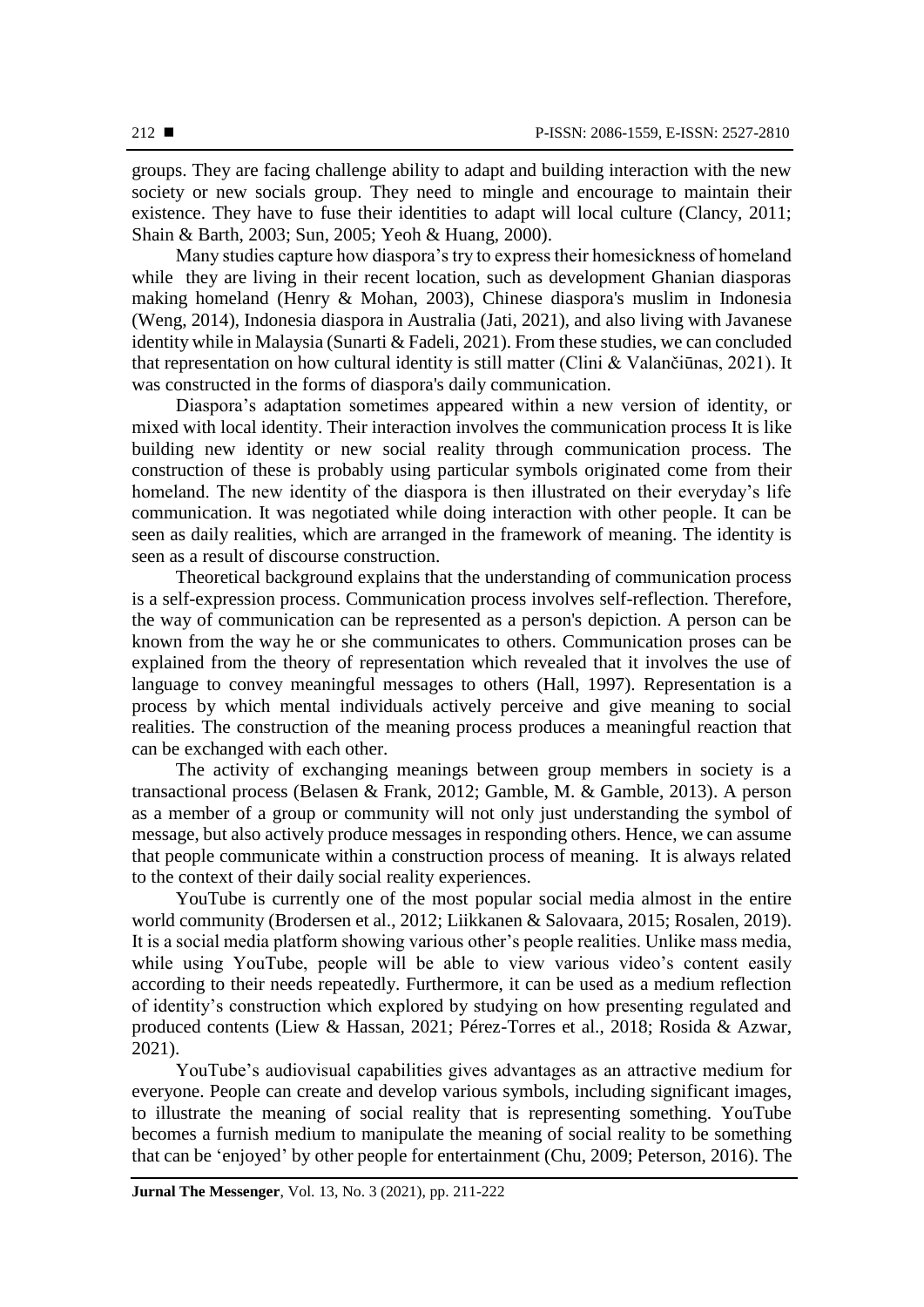power of audio-visual that inserted on YouTube makes it more attractive compared to other social media such as Facebook, Twitter, and Instagram.

In line with the current habits in our society while using and consuming YouTube channels, Guy Debord's comes up with ideas which is seem to be concerning about Society of Spectacle (Debord, 1967). People tend to create various visual images to be displayed for the public at large. In this case, YouTube becomes a space location to describe representation of realities while the construction of social reality involves fantasy (Brown et al., 2012; McLean & Wainwright, 2009). Fantasy means something which is unreal but it derives from reality. It involves imaginations process which are fruitful creativity in mind to enrich realities. It is a kind of development an illustration way of thinking that encourage people to present something to attract others intentions (Papacharissi, 2002).

Today's presence of YouTube platform provides connection channel for diaspora who are living outside Indonesia. Until now, it is offering spaces for Indonesian diaspora women in carrying out their expression and showing reflection of theirs balancing life. This has also happened with the one who married with a man from another nation and living abroad. They have unique mixed family. They face many challenges in the integration of cultural identity.

They make use of social media platform such as YouTube channel as a medium to show their existence. YouTube is placed not just only for expressing their creative content channel but also as a place to maintain connections between viewers. They use it as a medium to maintain good friendship relations, showing happiness, and also sometimes their anxiety. They are much very likely to emphasize that they are still have emotional bonding relations with their nation. It is like a kind of indication that they want to be still acknowledge and proud to be as Indonesian.

This phenomenon can be understood because their home country still something important. They still remain their nation identity visible. The nation's identity can be easily recognized from certain symbols that is used to express emotional bonding with their homeland (Rofil et al., 2016; Widodo, 2017; Yeoh & Huang, 2000). These bonding is involving homeland's emotion and expressing in many particular ways. They could not easily forget their "home" as early life experiences. However, in the other side, they still have to adapt to the social environment far from their homeland.

Diaspora phenomena will further be seen as playing a role in promoting the identity of a nation. They are also enhancing the reputation of a nation (Clancy, 2011; Hartoni et al., 2019). Many studies have shown that these patron means that being diaspora does not mean forgotten their former or original identity (Effendi, 2016; Narottama & Sudarmawan, 2017; Widodo, 2017). They are still admitting as part of their nation or homeland.

Unfortunately, only several research findings have revealed how the Indonesian diaspora maintaining their Indonesian identity (Harijanti et al., 2018; Oktafiani, 2019; Rofil et al., 2016) and also in exploring how diaspora's expression for being Indonesian on YouTube channel, such as on how young Chinese-Indonesian on YouTube (Susilo & Sugihartati, 2020). Thus, studying on how Indonesia women from mixed families and theirs YouTube would be an alternative point of view to discuss further.

The purpose of this research study is to portray how Indonesian diaspora women revealing their nationality within video YouTube content. We try to explore ordinary Indonesian diaspora women who have been labeled as YouTubers and have lots of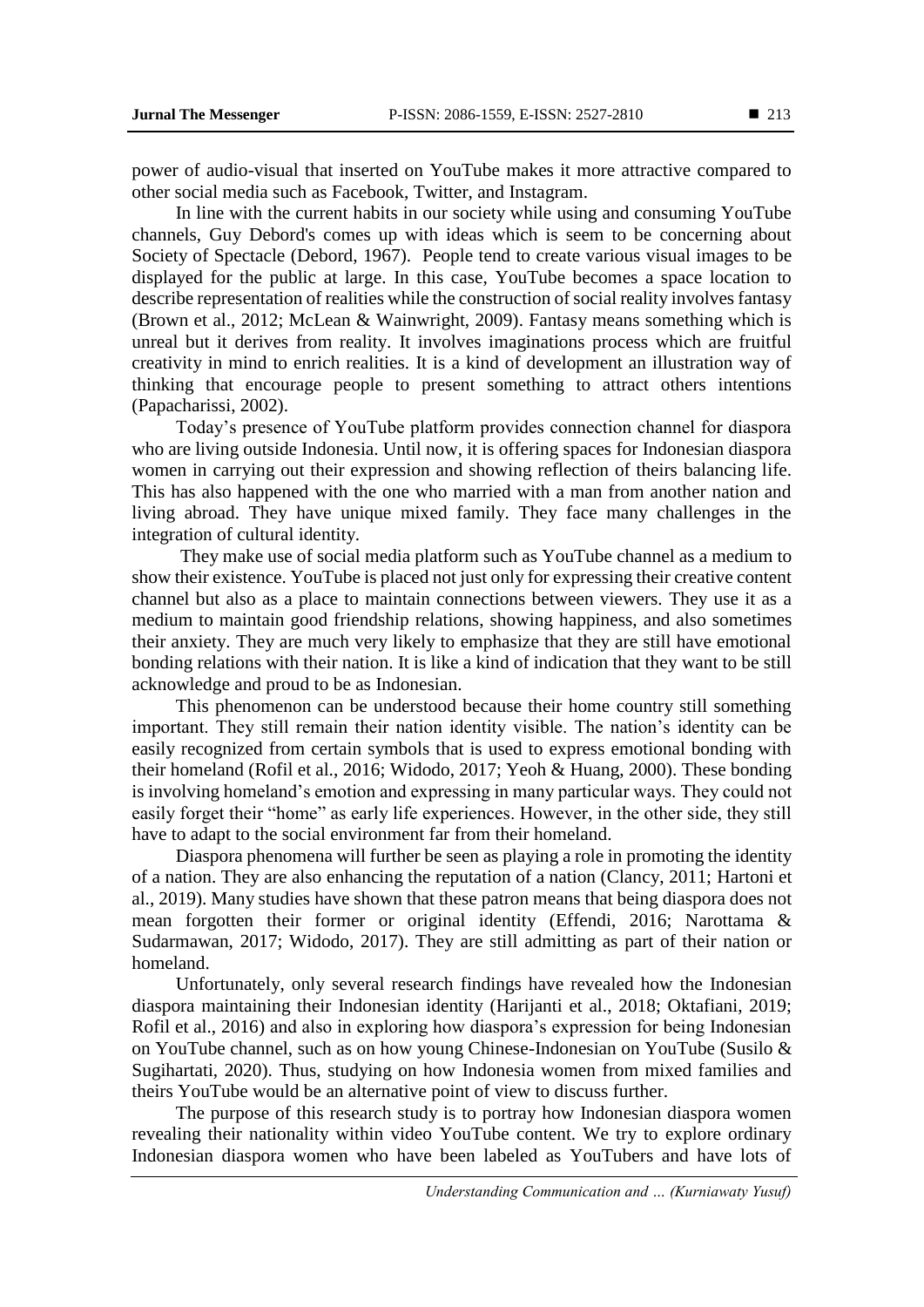subscribers. They are sharing ideas about their activities and also their role in the particular social-cultural background through their own lens. They are making and sharing daily life videos which represents their appreciation of life in theirs YouTube channel. This can be an acknowledged as unique reality on how living abroad through daily learning proses making adjustment within new different society.

# **Methods**

This research approach was empirical qualitative descriptive. Qualitative research involved the importance of contextualized analysis for understanding what is behind the video content creator's head (Virginia & Victoria, 2013). This is underlying our working by using qualitative content analysis to some YouTube videos. Data is collected from 10 (ten) videos open for public, which are belongs to Indonesian diaspora women on theirs YouTube channel. It is also determined by the number of subscribers which reached approximately more than 1 (one) million, and marital status. We filtered it by identifying the performance and the uniqueness which can be easily recognized. Then, we analyzed its content based on some categories which have been used in discussing blog and wikis (Myers, 2010).

There are 4 (four) aspects which provide clear and simple distinction content videos such as; 1) geographic location; 2) use of time; 3) target reader; 4) opinion construction. These categorizations are used to parsed every video's and coded to be analyzed. We also gave attention to every additional elements/attributes such as gestures, reactions, other people comments, as well as clothes, applied tools, and others things. Then, we discussed every videos in order to have deeply understanding from its contextual within.

# **Results**

In this research, we had 2 (two) data source among Indonesian diaspora women YouTuber. The first YouTuber; Trisna Leunufna Matasik. Vlogger called her as *'Kak Ina.'* Her YouTube channel is *'Keluarga Bahagia di Jerman'* (Happy family in Germany). Her family rooted is from Papua. She married with Paul Keller from Germany. Now they live in Germany and have 1 (one) daughter. At the time of this study, she has 2.93 million subscribers.



Figure 1. Trisna Leunufna Matasik and family (source: [youtube.com/c/KeluargaBahagiaDiJerman/videos\)](https://www.youtube.com/c/KeluargaBahagiaDiJerman/videos) The second YouTuber' Nikmatul Rosidah. Her YouTube channel is Dobson's Kitchen & Family Activities. Her family rooted is from Blitar, East Jawa Indonesia. She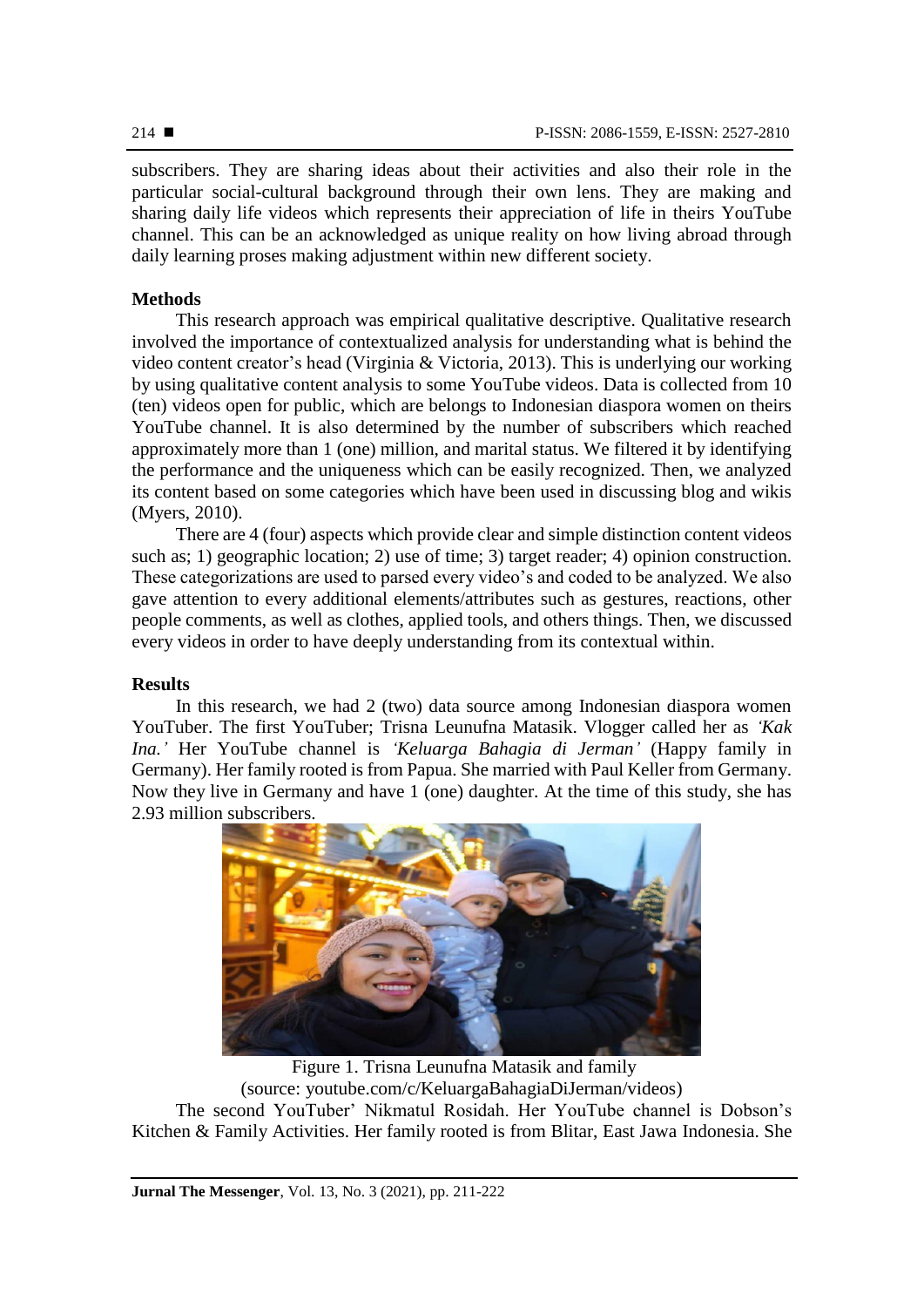married with Paul Dobson from Canada. Now, they live in Hongkong and have 3 (three) children. At the time of this study, she has 1.6 million subscribers.



Figure 2. Nikmatul Rosidah and Family (source: [youtube.com/c/NikmatulRosidah/videos\)](https://www.youtube.com/c/NikmatulRosidah/videos)

At this time, it probably has more numbers of videos and subscribers. However, we were conducting this research while there were more than 187 videos from the 1st YouTuber channels and 1.322 videos from the second YouTuber channels. Among them, we filtered videos from its catchy video's title, representation of Indonesian culture, the amount of subscriber which exceeds more than one million, the number of views and comments which exceeds more than two hundred.

We also observed the attractiveness video content that indicated being proud to be the Indonesian nation, despite being married and living in another country. We also found video's content that is closely related to Indonesian culture according to their experiences while visiting their homeland Indonesia.

We examined it by video location, moment or time background, target viewer, and on how YouTubers convey the message or information. From these categories, we find out material or emotional bonding construction for being Indonesian diaspora women. The summary of 10 videos content analysis of *'Keluarga Bahagia di Germany'* and *'Dobson's Kitchen & Family Activities'* is as follows:

*Site Location:* amples of their video's content show that the geographic location shown in the videos were in Asia, Europe, and Canada. The background of videos is generally located around the house such as their living room, family room, bedroom, kitchen, workspace, and the terrace and yard. There are also some which is located outside their home, such as at shopping store to buy family needs, at pathway to go to schools, and or in other family recreation areas.



Figure 3. In the Backyard with Friends (source: [youtube.com/watch?v=gVL\\_qdoX8Xk\)](https://www.youtube.com/watch?v=gVL_qdoX8Xk)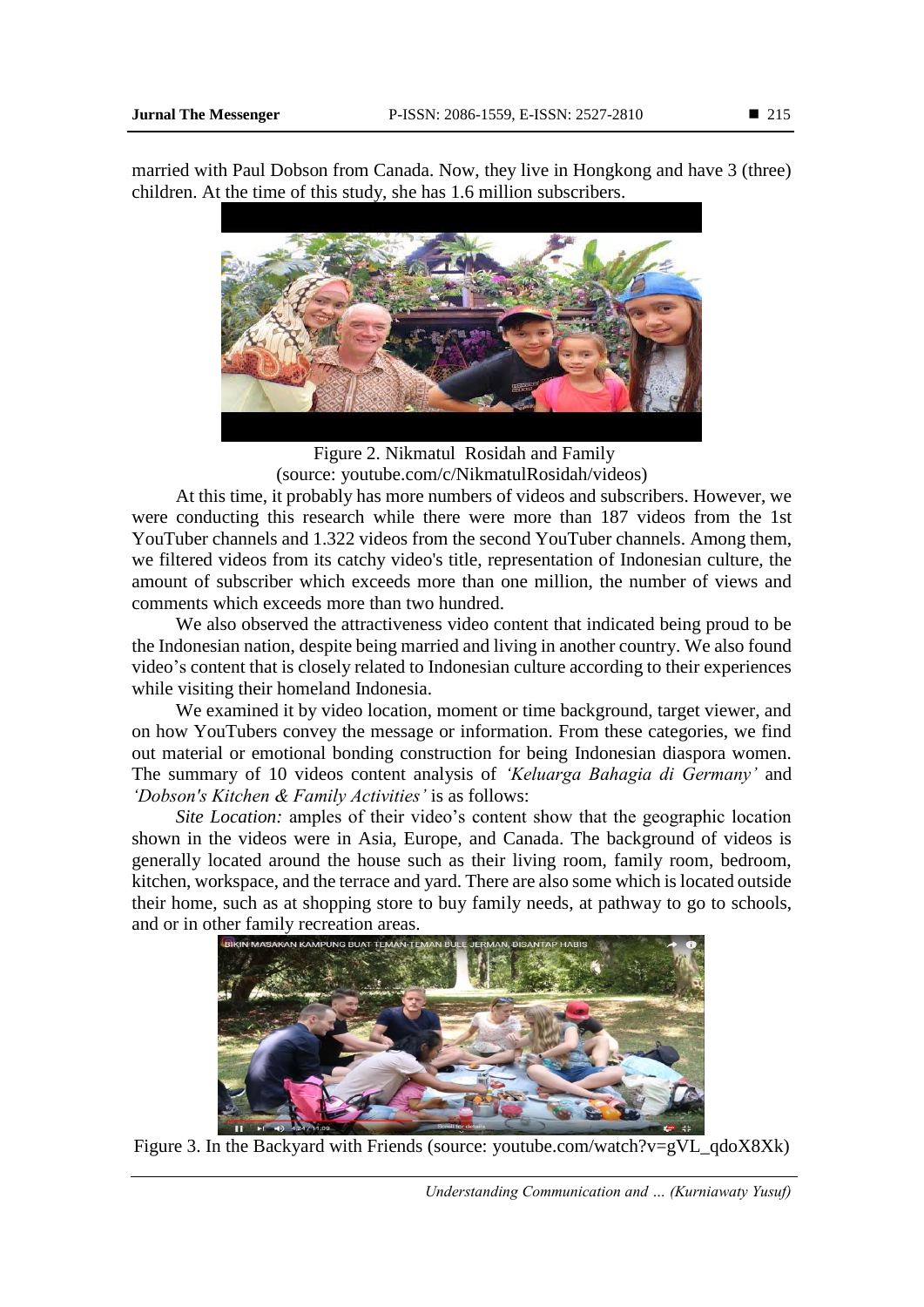Sometimes she shows the backyard or public area, near public roads or city parks with family and friends. The second YouTuber lives in Hongkong. She shows video while she and her family are living in Hongkong. There are also videos while they were in Blitar (Nikmatul home town). Besides that, she also shows video while they were traveling



Figure 4. At Home with Family (source: youtube.com/watch?v=IVjAw7TU9\_I)

*Use of Time:* Their video's content noticed that time is important for family togetherness and happiness. Every time is the best moment for taking care of the family. Every moment in the video's content shows golden moments for engaging closed relationship. The activities are such as while shopping, preparing food supplies, preparing food to eat together for lunch or dinner, or when family's gathering with friends or neighbors. There are also special moments such as family birthdays, or scary moment while one of their family members was seriously ill.

For example, reviewing many different culinary together with her husband are special moments for first YouTuber, while for second YouTuber is tasting food and or chit chat using Java language (Blitar). Besides, there is also another special moment while waiting for children back home from school, or waiting for husbands from his office. She likes to enjoy there moments especially while looking the afternoon scenery.

*Target Viewer:* Their video's content does not specifically targetting on particular age or group. All ages can watch it. The contents also do not specified sex or contain adult-specific viewing elements. It mostly contains many elements of entertainment, by telling family life. Besides, it appears that there is no well-done editing process before uploading it into the channel.

Most of first YouTuber viewers are younger Indonesian people who have been living in Indonesia before, and some who have been living in Europe before, such as, Netherlands, and Germany. Meanwhile, most of second YouTuber viewers are housewifes and Indonesian workers who mostly are in Hongkong, Singapore, Malaysia, Brunei, China, Japan.

*Opinion Construction:* from this research, it can be resumed that the video's content contains message about pleasant and or sometimes bitter things. The construction of utterance messages is expressing natural emotion, compliment, or opinion to their families. Some videos are showing about how they were in the middle of comparing difference habits which are also happened in Indonesia. In this kind of situation, they are showing tolerant attitude sand trying to embrace it.

Furthermore, the symbols or non-verbal messages within video's content are typical Indonesia. It also appeared for cuisines or food recipes that are served. For example, how to use stones to demolish many spices. It is a tool that commonly used by Indonesian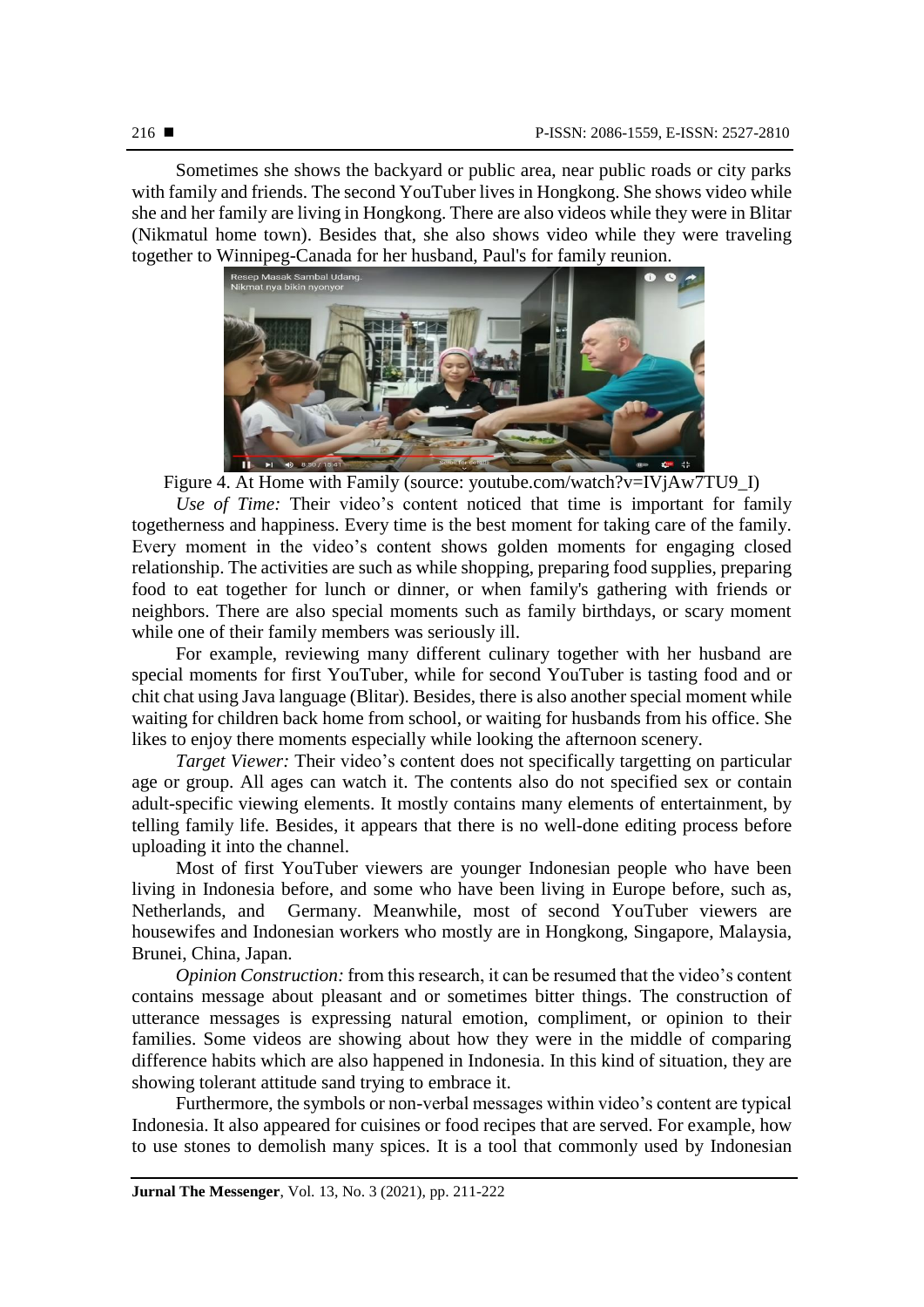housewife's for preparing food in the kitchen. There are also some ingredients that are not available abroad, but it can be resolved by being creative or trying to find other which is almost in similar taste.

The first YouTuber communicates with a cheerful personality, shows flexibility, or easy to adapt and shows more self-confidence. She is proud of being an East Indonesian and as Papua's ethnicity. She is able to make laugh at her indigenous accent while she could not pronounce words properly. It makes the video's content turn into a unique and interesting.

Meanwhile, the second YouTuber communicates with calm personality and showing her maternal, sometimes showing humble, and grumbling with her ethnic language (Java language). It usually cannot be easy to understand for her children. Unlike the first YouTuber, sometimes she shows reluctantly and less self-confident while she could not say something in Indonesian language but more fluent to mention it in her ethnic language (Java). It makes the video's content interesting and fun seeing her faults pronounce and or showing family's desperate while hearing Java's language.

Within the video's content, there are two or three daily languages which are used at the same time. Others than Bahasa Indonesia, they occasionally are using Java and or Papua ethnic languages. The combination of it seemed natural and nice blended. Their husbands and children are also occasionally appeared tried to follow their mother.

#### **Discussion**

Everyday people communicate each other. Communication is a process that each individual participates in conveying information messages. They exchange information to fill up their life through communication activities. Those are usually symbolized in the form of written and unwritten symbols to change behavior. Our research finding indicated that there are kind of communication patterns that was constructed within families. They communicate each other with symbols, language, and also gestures within their owned negotiated meaningful communication.

Being far away from homeland was very challenging for people who are living abroad. This is also happened for women diaspora who are living in outside their homeland. They are facing resisting conflict, within family or in social neighborhood. However there was no turning back and have to keep struggling to live abroad (Akua-Sakyiwah, 2016; Fabos, 2012; McLaurin-Jones et al., 2020; Sabri et al., 2015). However, within these research findings it can be showed that Indonesian diaspora women perform their abilities to deal with difficulties while making adjustment and accepting life habits differences. We assume that they are getting through it by managing and maintaining particular pattern communication while interaction.

The nuances of loved and happy cheerfulness mostly coloring in each location as the background videos. Besides video's message contents are delivering opinion which are construction that everyday is blessed with optimistic energy. They are showing their role as housewives who playing centered person's. They are able to bring bright ideas and natural happiness for every person who get involved with in videos context. These notions seem also perceived by for viewers which are only connected with internet. Occasionally, video's contents are made inspired by viewers or fulfilled viewers' request. Thus, targeted viewers are those who can give responses and appreciating properly also greeting each other and becoming virtually friends.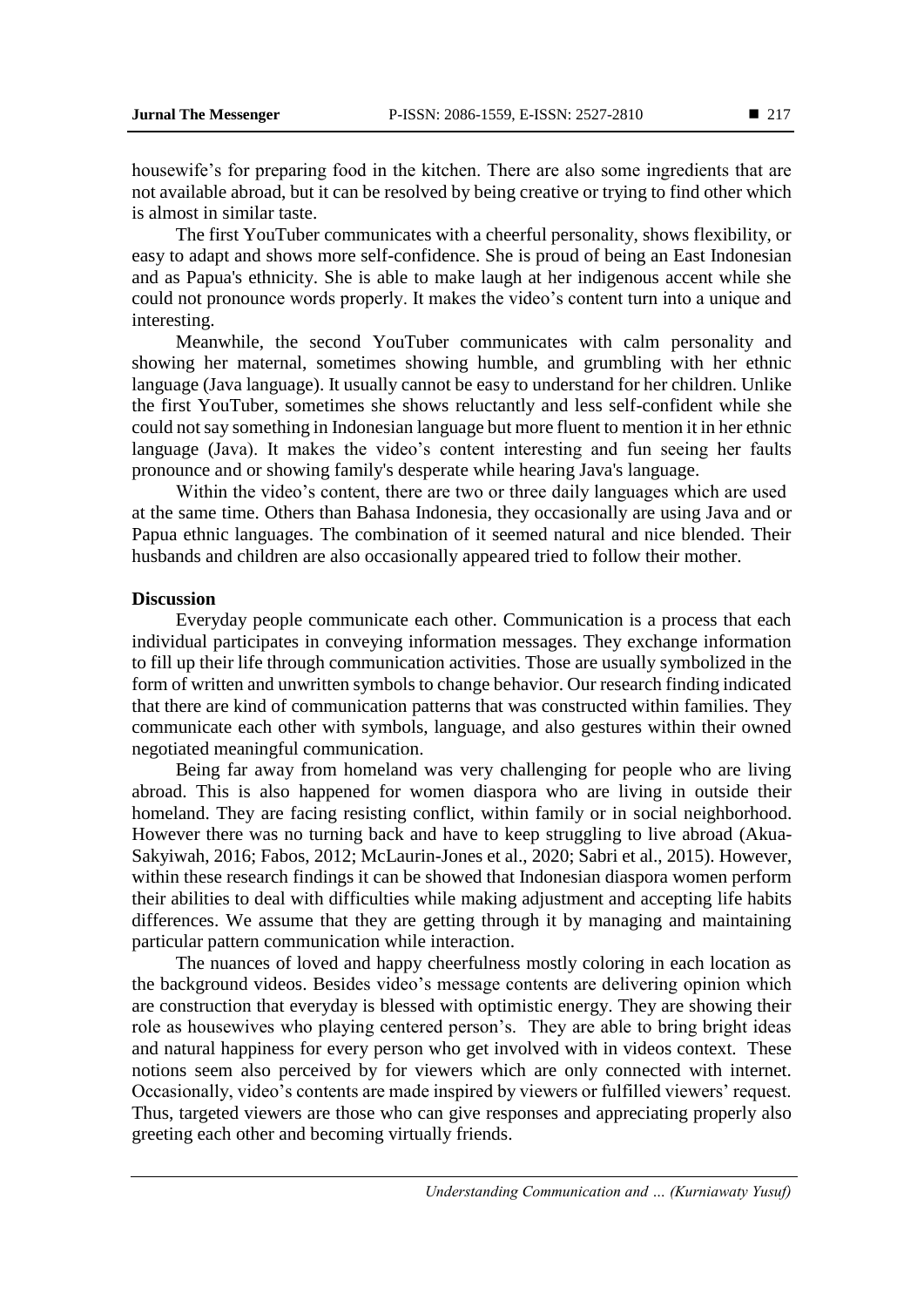These are in line with research finding that there are communication patters in the mix culture family (Indriani & Mulyana, 2021) The use of languages in their daily conversation clearly shows nation's identity. They use it while prompting comments which are pronounced with thick unique accents. So that it can be easily identified from words and accents that it is from Indonesian culture. The use of this mixed language is unique and sounds funny. Of course, these unusual actions will entertain viewers. It is interesting and amusement and thus will urge viewers to keep subscribe and follow the YouTube channel continuously.

The unspoken homesickness as Indonesian was paid off by sharing symbols and exchange information their mixed life identity through natural daily life stories in YouTube channel. It reinforced their existence in their community and also in virtual community. Thus, they are also potential to induce their participation to promote the Indonesian digital diaspora. They create messages which are containing on how they can manipulate and encounter differences. Therefore, they make used of YouTube as media for recognition of their effort for having happiness of life. Hence, it can trigger stimulant ideas that 'living abroad is not difficult, it is pleasing!' It's like a kind of self-affirming of their existing in society. Some kind of message to the world that they are not facing difficult problems even though they are living far away from family and beloved homeland.

The national representation as Indonesian can be also easily identified through daily conversations. In this research, two of Indonesia's women YouTubers are come from different ethnic. It can be seen from how to make food and enjoy eating food. Gastro approach seems the most effective ways to build fuse relationship or break awkward situation (Hariyatmi, 2019; Hartoni et al., 2019; Narottama & Sudarmawan, 2017). There are also showing their abilities to manage family's time, such as while travelling to their hometown, or visiting relatives, and building friendship with neighbors, friends, and colleagues. It can be inferred that they are showing harmony even though they are facing different culture or habits backgrounds. It can be also revealed that their happiness not only can be built from romantic relationships, but also from resolving conflict among families, through special events, or scary moments.

One of the advantages for diaspora Indonesia women YouTuber, who married and live abroad, is their potentiality to promote Indonesian culture through their daily life activities. They promote Indonesian culture through the Indonesian language, or their ethnics that they use, for examples Indonesian cuisine, and daily culture habits from Indonesia, etc. They can adapt to their husband's family, habits, and the new environment without losing her pride for being Indonesian. It is all a set of show emotional bonding as part of the Indonesian nation

Indonesian diaspora women, who use social media such as YouTube, have great potentiality in promoting Indonesian culture actively. This is also happened by other Indonesian diasporas, such as students or foreign workers (Effendi, 2016; Muhidin & Utomo, 2016; Romdiati, 2015; Widodo, 2017). They can describe and explain their life detailly through interesting stories which impulse responses from their viewers. They also can show their flexibility's acts to unite two different cultures in one harmonious family.

Their proudness reflection as Indonesian nationalism can be seen through their attitude, believe, attribute or tools day used in every day activities which is very Indonesian. They are using symbol cultures which are very unique. It can be inferred even though they are not fluent in Indonesian, they still can blend in with the culture and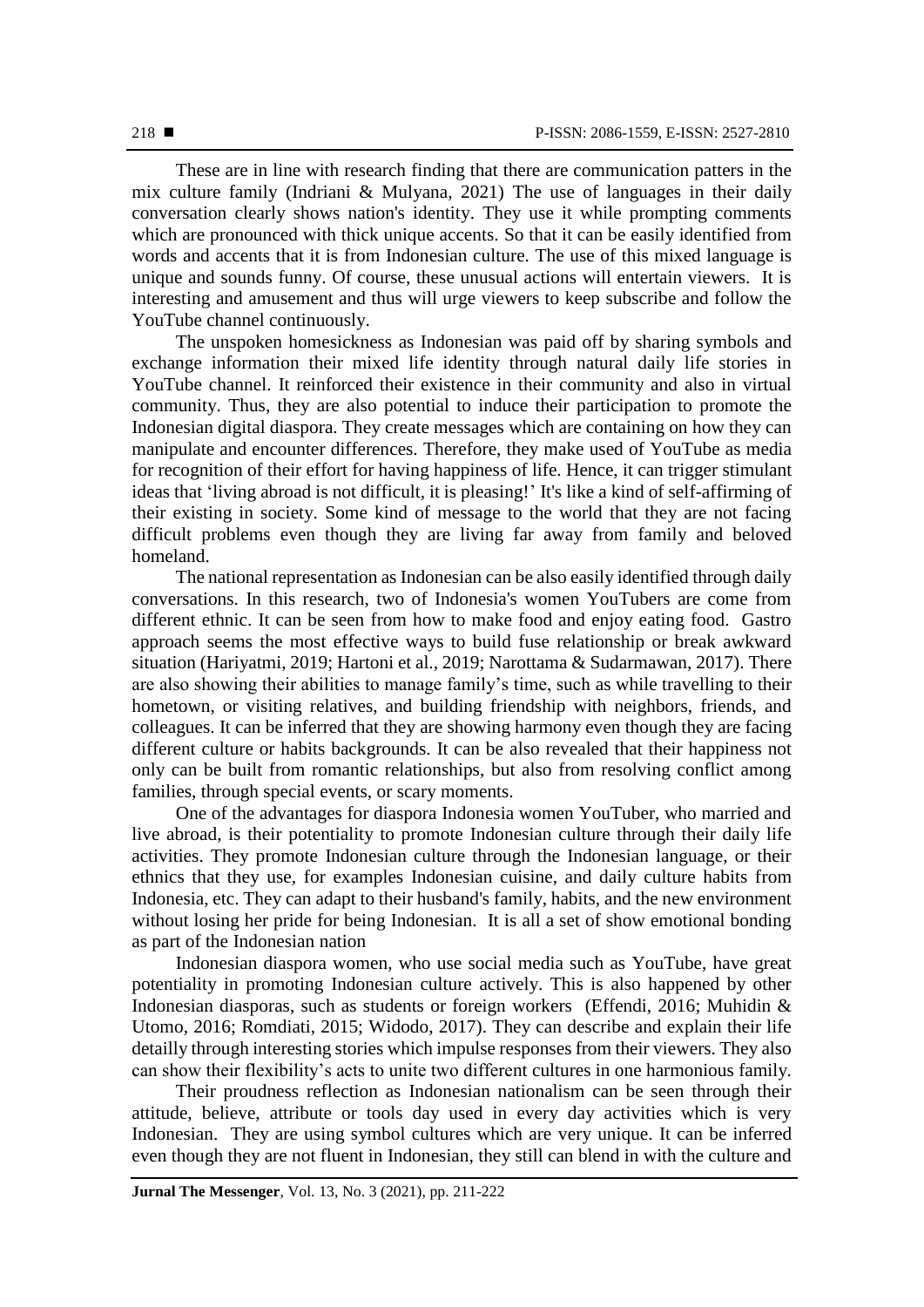society of the Indonesian environment. In sum, overall harmony of the story presented in YouTube videos are some kind of communication products. They create contents about their life as something to be shown and entertain others. Therefore, it should be carefully delivered. Creating content for viewer can be more important that their current reality of life. Being famous as entertainer could be overlooked. Their revealed reality that might not real. It is called concoction of perception and fantasy of life expectancy (Debord, 1967; Papacharissi, 2002). Our research findings showed that in their daily role videos mostly relating to domestic place and responsible for taking care of their families. They are managing and taking care of their home, cooking, taking care of their husband and children with love. However, they showed it in a different way. They create it in their unique and modern style.

The expected role or traits, attitudes, and behaviors that are considered to be characteristic of women are the result of 'social learning' from the surrounding environment. It has also happened with Indonesian diaspora women. Understanding women's roles in society can be reviewed from social expectations associated with feminism and masculinity. It is stereotyping or socially constructed as something which has accepted and understood within society. It is kind of social guide that man and women should be carried out for daily attitude and behavior. These expectations can vary depending on the collective agreement that is enforced in a social-cultural system. Therefore, each culture to have its own values, norms, or rules that differ from one another while regulating life expectation for men and women in society.

In fact, this study has limitation exploring 2 (two) YouTuber profiles which are considered to represent part of Indonesian diasporas. There are more videos and channels which can be research's objects. Besides, the weakness of the results only gave us many indications at the surface level and could not be generalized. Diaspora from different ethnics or nations has their own uniqueness. Thus, this finding provides possibility for further elaboration.

#### **Conclusion**

This research study concludes that Indonesian diaspora women make use of YouTube channel as a medium to show their construction meaning expressions. It reinforced their existence as Indonesian while living abroad. Their Youtube's video contents indicated negotiation construction for showing love and caring to their homeland and recent locations, and also their acceptance to blend with local identities. Being an Indonesian nationality was represented by attaching attributes or symbols which were used in describing daily's family life. The proudness to be an Indonesian was also affected their husband and continuously developed in their family. Besides, along with promoting Indonesian cultures, there is also potentiality for women's re-inforcement in domestic role. The video's contents can be an alternative entertainment references for anyone who want to know on how to adapt living abroad through learning process. It can be a guide for making adjustment within new habit in the different society. However, this research is only preliminary research. The limited findings will challenge the need for further research elaboration by using other methods. It will be interesting to learn on how Indonesian diaspora spread across in many countries from different the point of views. There will be lots of discourses about how come up with tolerant upon differences, promoting nation to others, interaction between local community, also on how integrating indigenous culture, as well as on how their participation in social actions.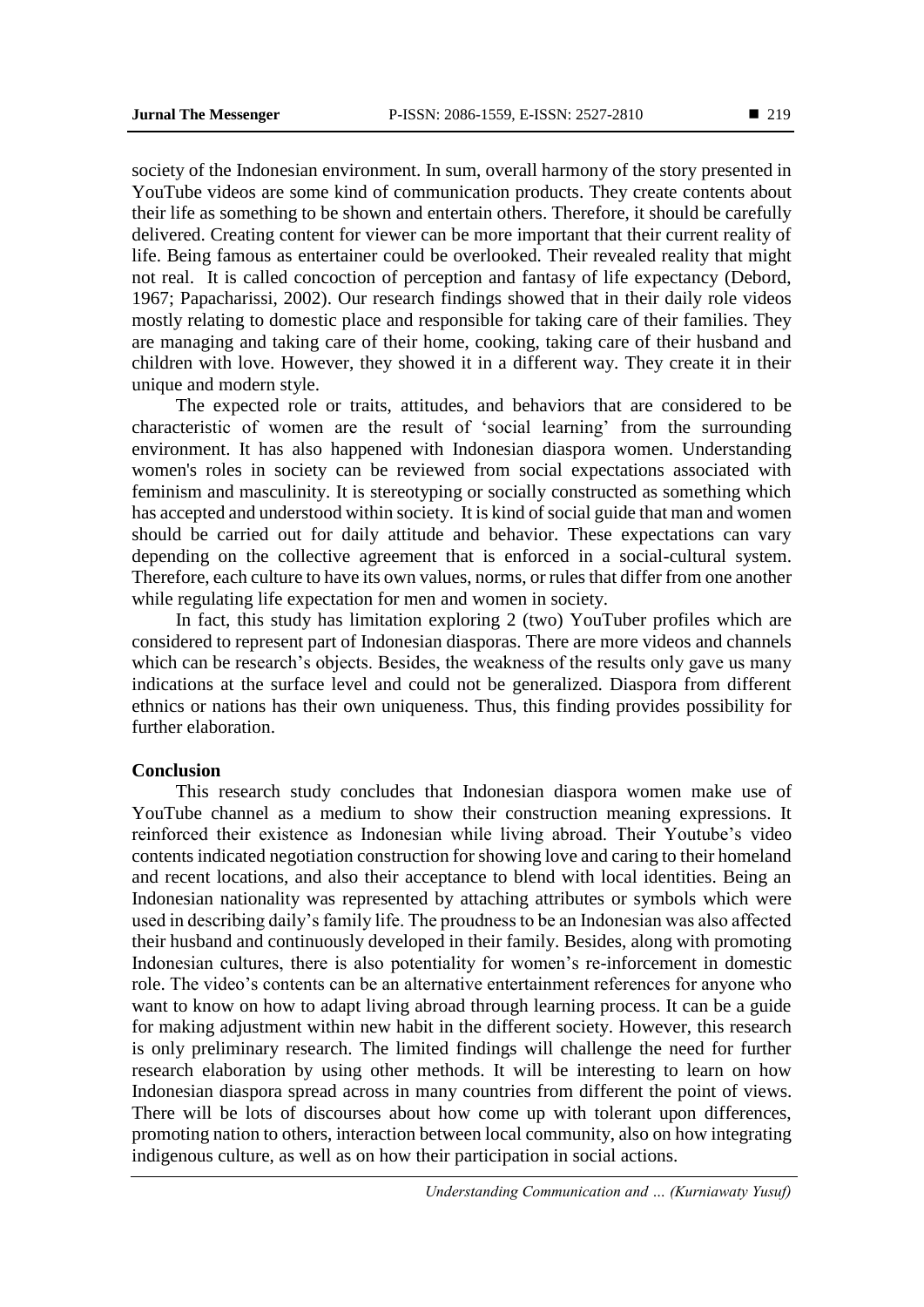### **Conflict of Interest**

We certify that there is no conflict of interest with any financial, personal, or other relationships with other people or organization related to the material discussed in the manuscript.

### **Acknowledgements**

We would like thank to Trisna Leunufna Matasik and Nikmatul Rosidah also their families for this research; and also the great organization team of Jogja Communication Conference 2020. This research is also supported by *'Program Kompetisi Kampus Merdeka'* (Independent Campus Competition Program) Indonesia 2021.

### **References**

- Akua-Sakyiwah, B. (2016). Education as cultural capital and its effect on the transitional issues faced by migrant women in the diaspora. *Journal of International Migration and Integration*, *17*(4), 1125–1142.
- Belasen, A., & Frank, N. (2012). Women Transactional Leadership: Using the Competing Values Framework to Evaluate the Interactive Effects of Gender and Personality Traits on Leadership Roles. *International Journal of Leadership Studies*, *7*(2).
- Brodersen, A., Scellato, S., & Wattenhofer, M. (2012). YouTube around the world: Geographic popularity of videos. *WWW'12 - Proceedings of the 21st Annual Conference on World Wide Web*. https://doi.org/10.1145/2187836.2187870
- Brown, N., Billings, A. C., & Ruihley, B. (2012). Exploring the Change in Motivations for Fantasy Sport Participation During the Life Cycle of a Sports Fan. *Communication Research Reports*, *29*(4), 333–342. https://doi.org/10.1080/08824096.2012.723646
- Chu, D. (2009). Collective behavior in YouTube: A case study of "Bus Uncle" online videos. *Asian Journal of Communication*, *19*(3), 337–353. https://doi.org/10.1080/01292980903039038
- Clancy, M. (2011). Re-presenting Ireland: tourism, branding and national identity in Ireland. *Journal of International Relations and Development, 14*(3), 281–308. doi:10.1057/jird.2010.4
- Clini, C., & Valančiūnas, D. (2021). Introduction–South Asian Diasporas and (imaginary) homelands: why representations still matter. In *South Asian Diaspora* (Vol. 13, Issue 1). https://doi.org/10.1080/19438192.2020.1812180
- Debord, G. (1967). The Society of the Spectacle by Guy Debord (1967). *Society*. https://doi.org/10.1598/JAAL.51.1.7
- Effendi, T. D. (2016). The Roles of Diaspora Community in Indonesia-Taiwan Relations. *International Journal of International Relations, Media and Mass Communication Studies*.
- Fabos, A. (2012). Resisting blackness, embracing rightness: how Muslim Arab Sudanese women negotiate their identity in the diaspora. *Ethnic and Racial Studies*, *35*(2), 218–237.
- Gamble, M. & Gamble, T. (2013). Interpersonal Communication: A First Look. *Interpersonal Communication: Building Connection Together*.
- Harijanti, S. D., Dewansyah, B., Abdurahman, A., & Dramanda, W. (2018). Citizenship and the Indonesian Diaspora: Lessons from the South Korean and Indian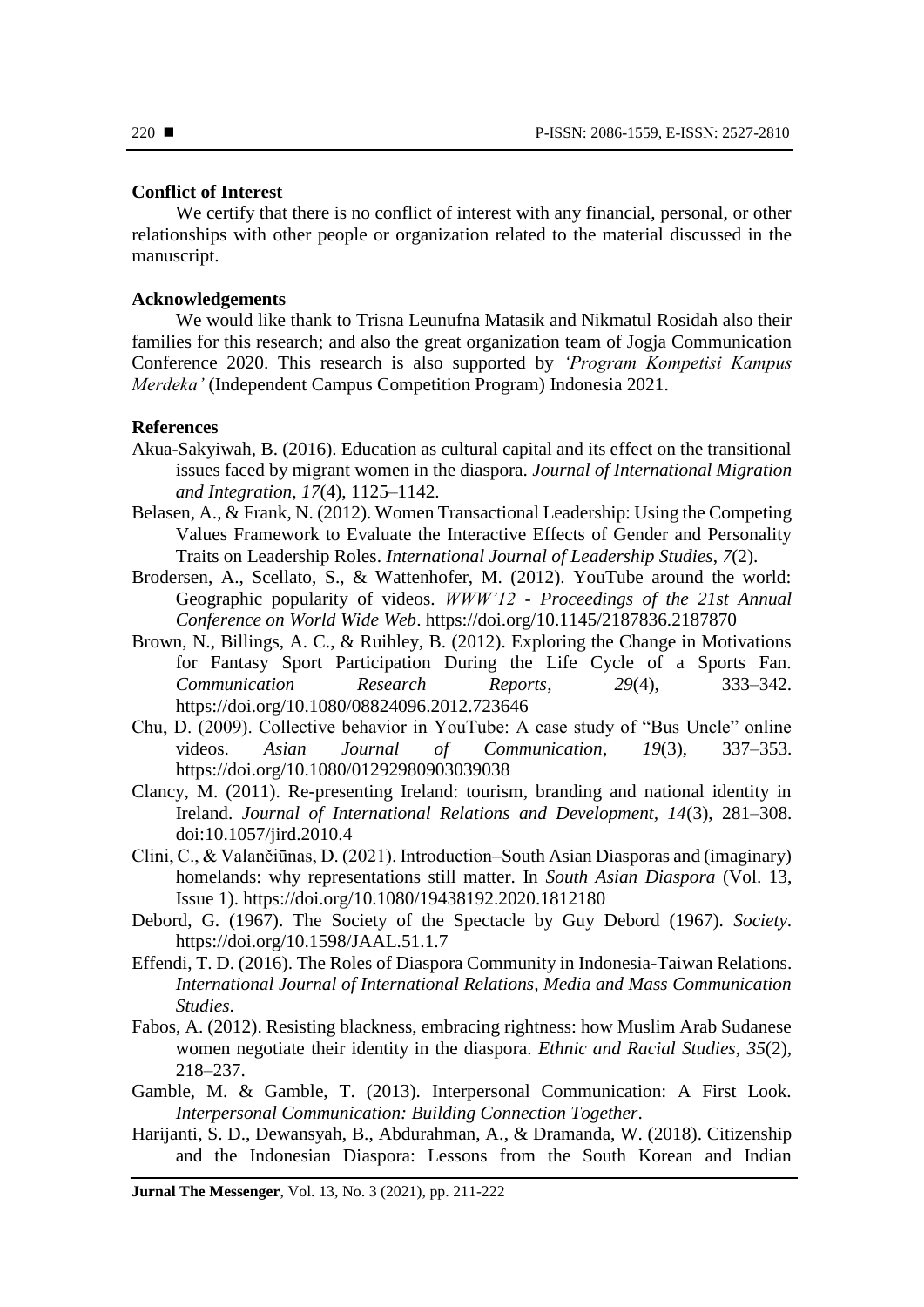Experiences. *BORDER CROSSING*, *8*(2). https://doi.org/10.33182/bc.v8i2.447

- Hariyatmi, S. (2019). Food: Invisible Bridge Connecting the Past and Present Day of Diasporic Identity. *Celtic: A Journal of Culture, English Language Teaching, Literature and Linguistics*, *6*(2). https://doi.org/10.22219/celtic.v6i2.9934
- Hartoni, Kurniawan, A. A., & Abhiyoga, N. (2019). Upaya Diaspora Indonesia di Amerika Serikat dalam Meningkatkan Brand Awardness melalui Food Festival. *Mandala*.
- Henry, L., & Mohan, G. (2003). Making homes: The Ghanaian diaspora, institutions and development. *Journal of International Development*. https://doi.org/10.1002/jid.1019
- Indriani, S. S., & Mulyana, D. (2021). Communication Patterns of Indonesian Diaspora Women in Their Mixed Culture Families. *Journal of International Migration and Integration*, *22*(4). https://doi.org/10.1007/s12134-021-00812-6
- Jati, W. R. (2021). Being Away from Home in Australia: The Indonesian Diaspora in Canberra. *Jurnal Humaniora*, *33*(2). https://doi.org/10.22146/jh.66455
- Liew, T. S., & Hassan, H. (2021). The search for national identity in the discourse analysis of YouTube comments. *Journal of Language and Linguistic Studies*, *17*(4). https://doi.org/10.52462/jlls.131
- Liikkanen, L. A., & Salovaara, A. (2015). Music on YouTube: User engagement with traditional, user-appropriated and derivative videos. *Computers in Human Behavior*. https://doi.org/10.1016/j.chb.2015.01.067
- McLaurin-Jones, T. L., Anderson, A. S., Marshall, V. J., Lashley, M.-B., & Carter-Nolan, P. L. (2020). Superwomen and Sleep: an Assessment of Black College Women Across the African Diaspora. *International Journal of Behavioral Medicine*, 1–10.
- McLean, R., & Wainwright, D. W. (2009). Social networks, football fans, fantasy and reality. *Journal of Information, Communication and Ethics in Society*. https://doi.org/10.1108/14779960910938098
- Muhidin, S., & Utomo, A. (2016). Global Indonesian Diaspora: How many are there and where are they? *JAS (Journal of ASEAN Studies)*. https://doi.org/10.21512/jas.v3i2.847
- Myers, G. (2010). *Discourse of Blogs and Wikis*. Continuum International Publishing.
- Narottama, N., & Sudarmawan, E. (2017). *The Indonesian Diaspora in Europe: Culinary as Cultural Identity and Tourism Promotion in Paris, France*. https://doi.org/10.2991/ictgtd-16.2017.9
- Oktafiani, I. (2019). The Meaning of Diasporic Identity: A Case of Indonesian Community Overseas. *Journal of Indonesian Social Sciences and Humanities*, *9*(2). https://doi.org/10.14203/jissh.v9i2.154
- Papacharissi, Z. (2002). The Presentation of Self in Virtual Life: Characteristics of Personal Home Pages. *Journalism & Mass Communication Quarterly, 79*(3), 643– 660. doi:10.1177/107769900207900307
- Pérez-Torres, V., Pastor-Ruiz, Y., & Ben-Boubaker, S. A. (2018). YouTubers videos and the construction of adolescent identity. *Comunicar*, *26*(55). https://doi.org/10.3916/C55-2018-06
- Peterson, K. M. (2016). Beyond fashion tips and Hijab Tutorials: The aesthetic style of islamic lifestyle videos. *Film Criticism*. https://doi.org/10.3998/fc.13761232.0040.203
- Rofil, L. E. F., Md Syed, M. A., & Hamzah, A. (2016). Constructing interpretive ethnicity